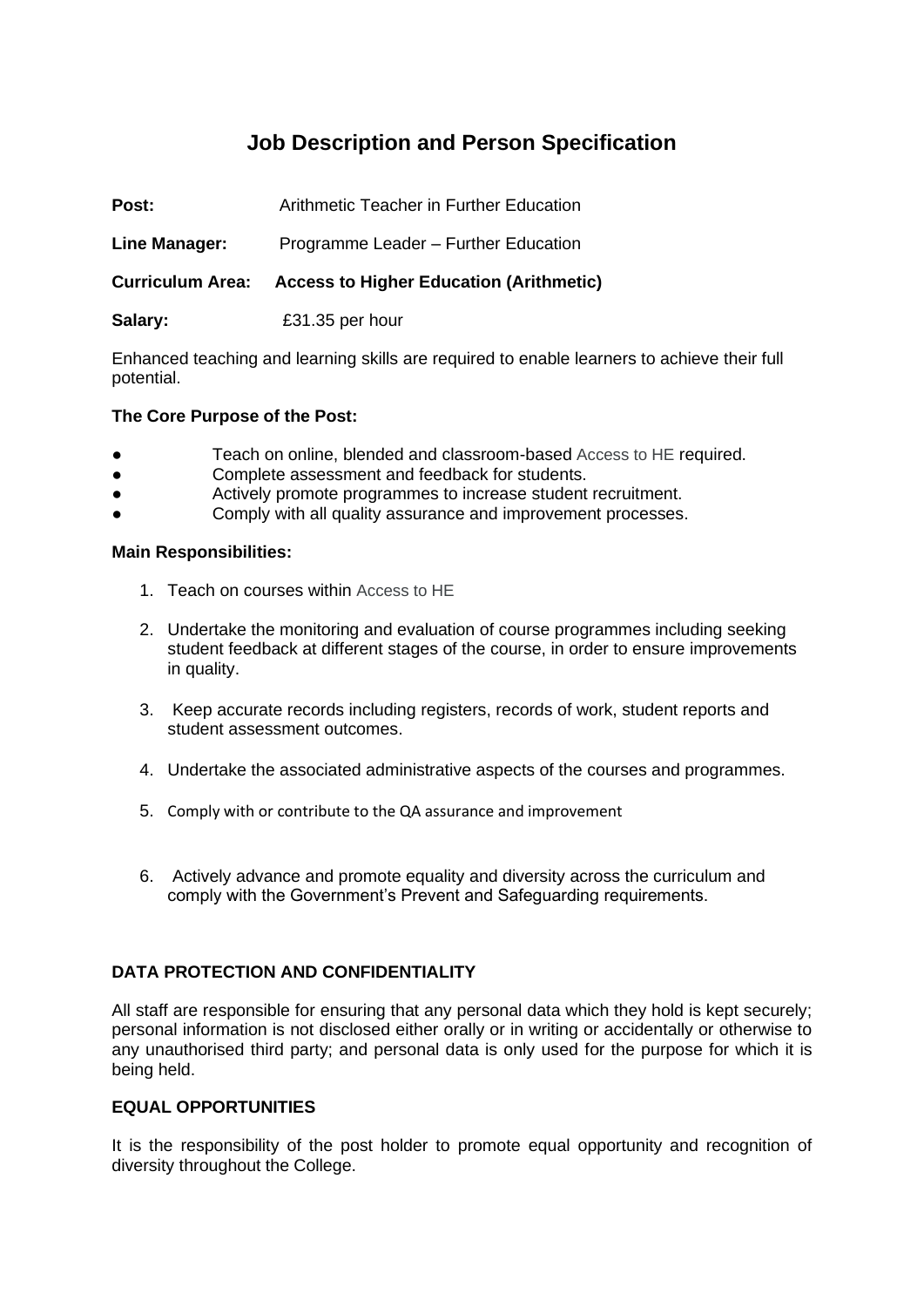## **HEALTH AND SAFETY**

The post holder will be required to:

- Promote health, safety, and welfare throughout the College.<br>● Undertake their duties and responsibilities in full accordance
- Undertake their duties and responsibilities in full accordance with the College's Health & Safety Policy and Procedures.
- Take responsible steps to safeguard their own safety and that of others with whom they work.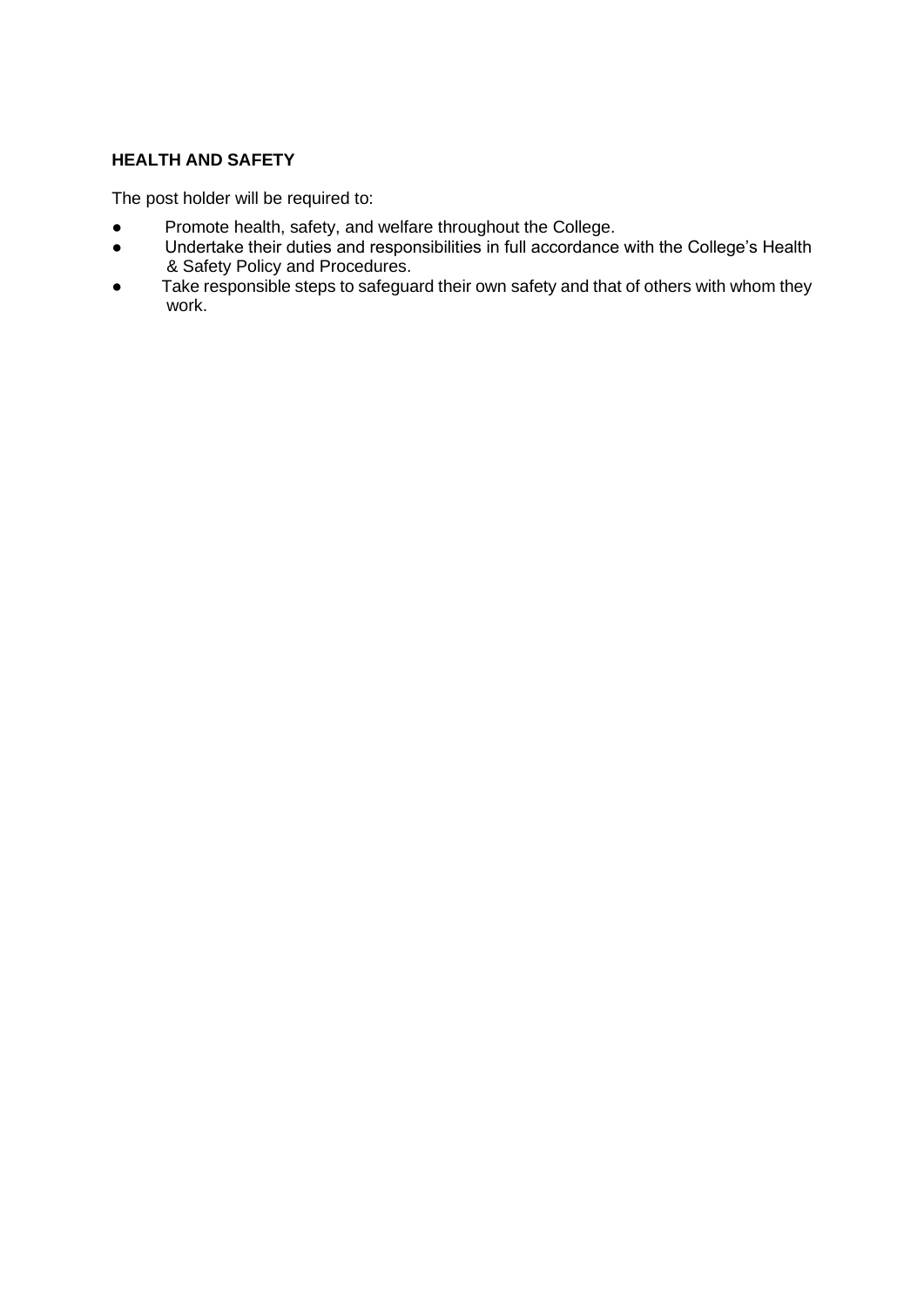### **PERSON SPECIFICATION**

| <b>POST</b>         | Tutor in TU Education           |
|---------------------|---------------------------------|
| <b>LINE MANAGER</b> | Programme Leader - TU Education |

**CURRICULUM AREA** TU Education

| <b>Criteria</b>                                         | <b>Essential</b>                                                                                                                                                                                                                                                                                                                                                                                                                                                                                                                                                | <b>Desirable</b> | <b>Evidenced</b><br>by    |
|---------------------------------------------------------|-----------------------------------------------------------------------------------------------------------------------------------------------------------------------------------------------------------------------------------------------------------------------------------------------------------------------------------------------------------------------------------------------------------------------------------------------------------------------------------------------------------------------------------------------------------------|------------------|---------------------------|
| <b>Professional</b><br>Knowledge &<br><b>Experience</b> | Teaching qualification<br>Experience of teaching on Further<br>Education courses at Level 3Proven<br>experience of teaching across<br>programmes and courses.<br>Proven experience of professional<br>development in terms of learning,<br>teaching and assessment.<br>Proven experience of quality<br>enhancement in terms of the student<br>experience.<br>Proven experience of delivering<br>classroom, online or blended<br>learning.<br>An enthusiastic, innovative and<br>flexible approach to classroom,<br>online learning, teaching and<br>assessment. |                  | Original<br>Certificates  |
| <b>Planning &amp;</b><br><b>Development</b>             | Experience of working towards &<br>meeting deadlines.<br>Proven experience of developing<br>and maintaining learner records.                                                                                                                                                                                                                                                                                                                                                                                                                                    |                  | Interview &<br>References |